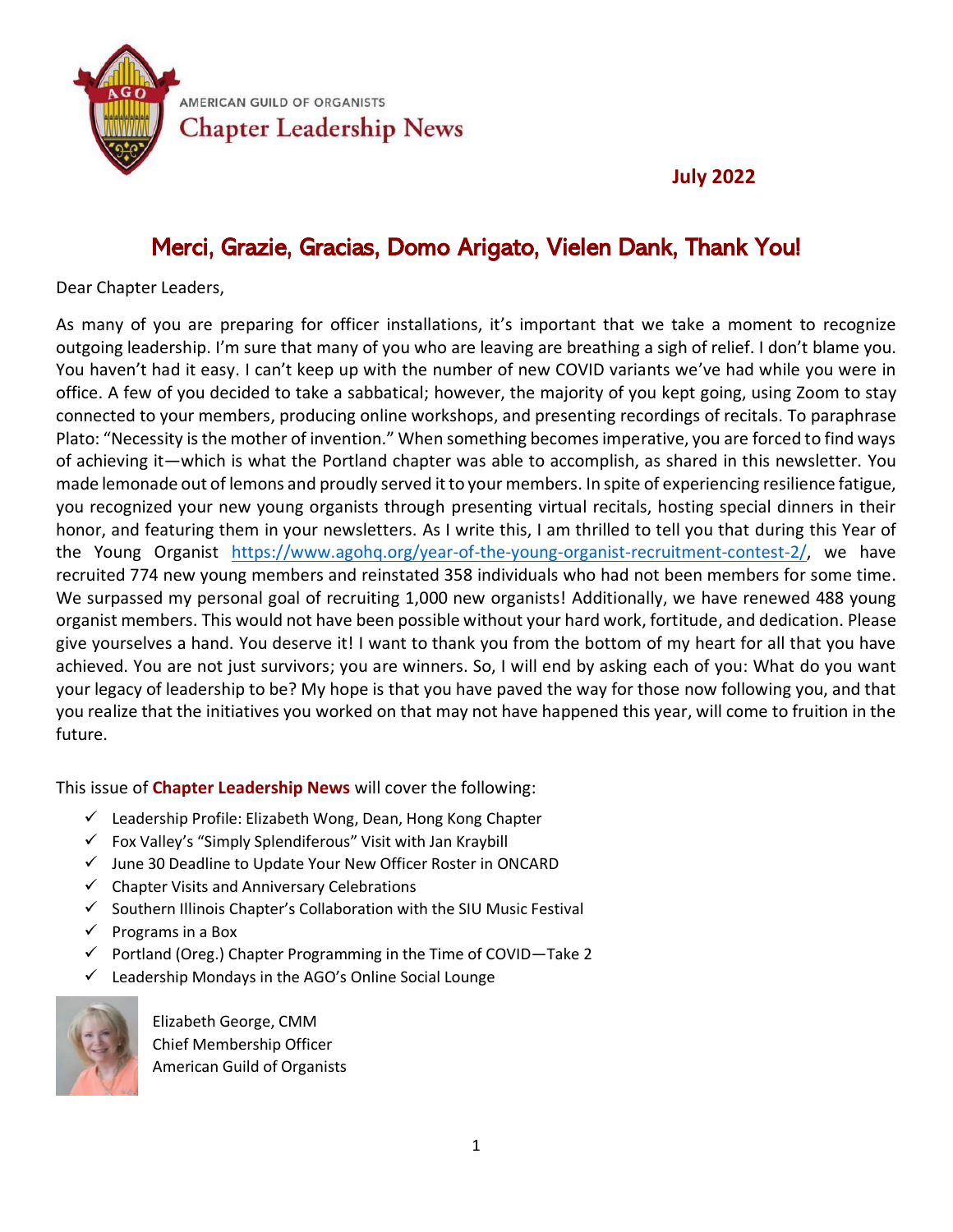#### Profile of the Month: Elizabeth Wong, Dean of the Hong Kong Chapter

**What's sitting on my desk right now:** A laptop and piles of paper. Music school never told me that I would spend more time at my desk than on the bench after I graduated.

**When I'm not at work,**  I'm watching tennis, playing with my dogs, having good food. No music!



**If I weren't doing this**, **I'd be** on the bench teaching or practicing; contacting and staying in touch with friends, family, and chapter-related contacts.

**The best advice I ever got:**  When you dream, dream big.

**What keeps me motivated serving as chapter dean:** I want to promote the pipe organ back home and share my experience with them, training and teaching the next generation, and the next, continuing the tradition of good organ music, both at church and in the concert hall.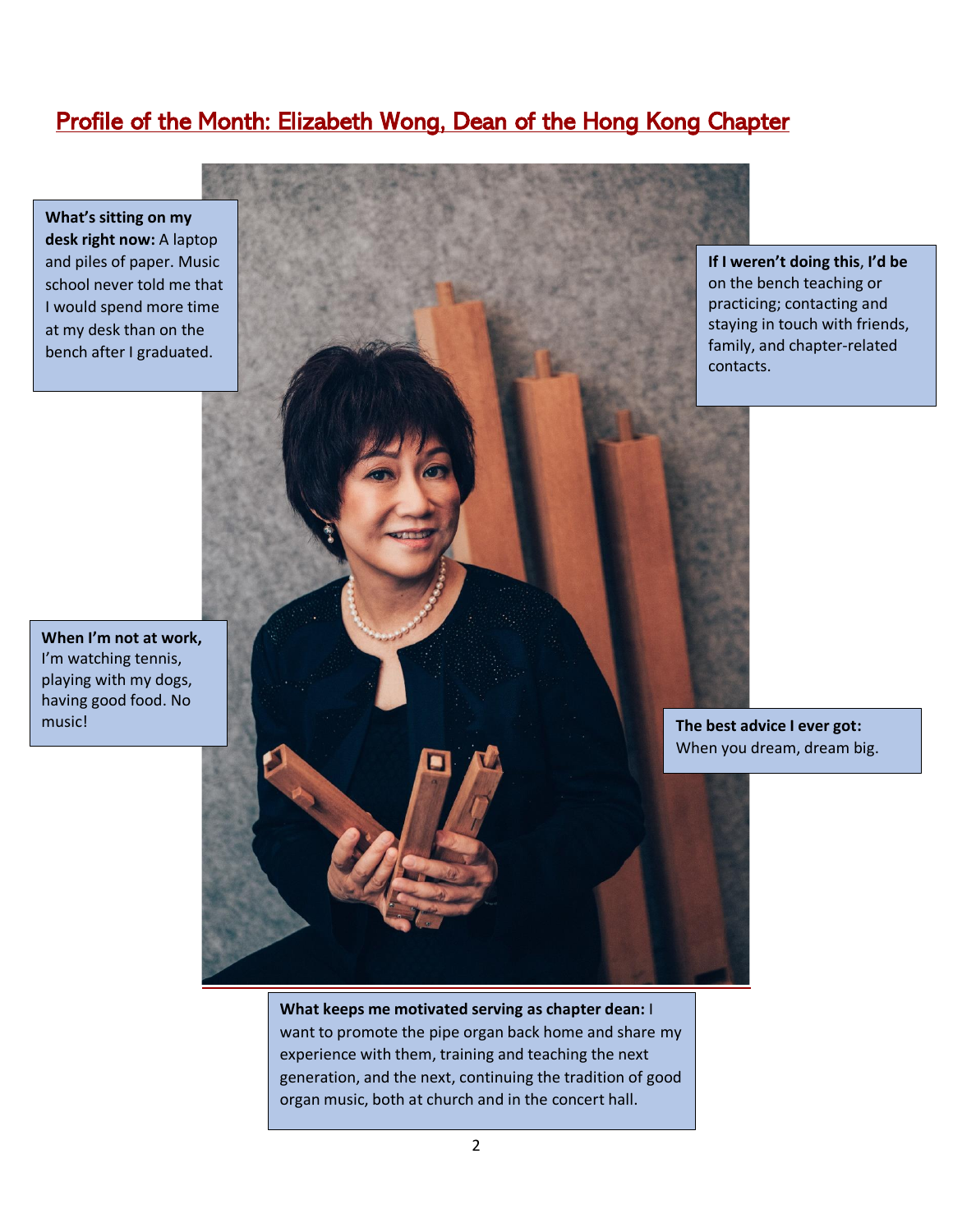## Fox Valley Chapter's Visit with Jan Kraybill



*Fox Valley dean Mark Downey shared the following in the most recent chapter newsletter*.

The rector at my former church would often come up to me after a special liturgy or program, extend his hand, and proclaim, "Mark, that was simply splendiferous!" I admit that I'd never heard that expression before, but it has always remained in the back of my brain as something to say when a truly memorable occasion has occurred. The word *splendiferous* implies a level of perfection, and I think this evening came as close as one could hope! On May 20, 42 members of the Fox Valley chapter gathered for prayer, conversation, fellowship, outstanding food and wine, and most importantly, the opportunity to hear one of the most accomplished organists of our time, Jan Kraybill. Her performance was musically satisfying—and significantly better than sipping some Eagle Rare with just one round ice cube. She is personable, friendly, and

engaging. However, I think her best trait is her ability to make the music come alive. She bares her soul when she performs. She feels the music and tells a story every time she plays! There were times when I didn't think the Annual Meeting and Dinner would ever return. May 20 is a day I will not soon forget.



# Reminder: Update Your Officer Roster in ONCARD by June 30!

We realize that you may not have a full list of new officers by June 30 because of having to delay your chapter elections; however, **if you have confirmed one officer**, such as your registrar, for the new year of leadership, please ask them to update their information in ONCARD, so that you will have an active officer in your chapter who can receive important communications from AGO Headquarters. If you need a refresher on how to access membership reports, Molly Davey, education program manager, did a great PowerPoint presentation that can be accessed in the Chapter Leadership Toolkits under the ONCARD membership menu [http://bitly.ws/s9Cr.](http://bitly.ws/s9Cr)

Please continue to retrieve your member roster from ONCARD each month to review the list of active members, as well as those who have canceled. Identify new members who need a welcome call or email, remind members to renew, and don't forget to reach out to previous members to encourage them to rejoin your chapter!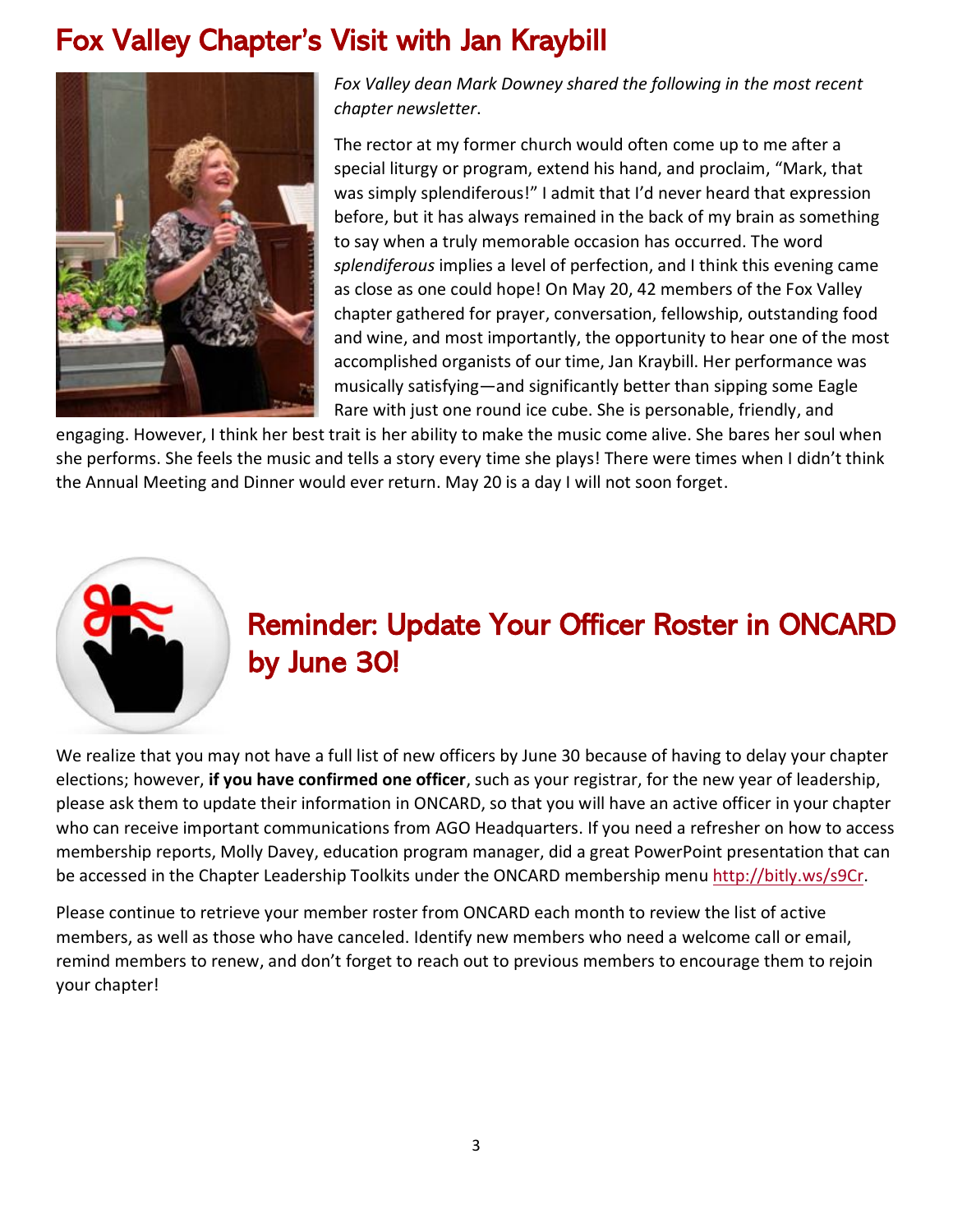### Chapter Visits



#### Palm Beach County Chapter Member Recital

On Sunday, May 22, I had the pleasure of attending the Palm Beach County chapter's member recital. This much anticipated program took place at a renowned Palm Beach Episcopal church, **Bethesda-by-the-Sea**. Each year, the recital not only attracts chapter members and church parishioners but also is recognized as a not-to-be-missed event by those who live in the area.

The program featured diverse repertoire by Florence Price, Dvořák, Bach, Hebble, Pelz, Langlais, Frey, and chapter sub-dean Phil Lehenbauer. It culminated with chapter member Michael Murray requesting that the audience text him a favorite hymn for improvisation. "All Creatures of Our God and King" was the winner, and for the next five minutes Michael's improvisation showcased an amazing variety of styles; he eventually brought down the house. I suggest that next time, rather than using a basket for donations, chapter members consider placing a large tip jar on the console. This organization is blessed not only with the dedicated leadership of dean Jan Fulford but also with some extraordinary organists.

The following morning, I made a whirlwind visit to the St. Louis chapter to speak at their annual banquet and meeting. This was the first time I had ever visited St. Louis, and Burnell Hackman, former dean and coordinator for the 2026 National Convention, gave me a fabulous tour of the city. We visited the Gateway Arch, venues for convention recitals, the host hotel, and Forest Park, one of the largest urban parks in the United States. As a former New Yorker, I couldn't imagine anything being larger than Central Park; however, this park is 1,300 acres and features the Muny, the largest outdoor musical theatre in the country. It was an honor to meet so many talented and devoted members at the banquet. I encourage you to mark July 6–10, 2026, in your calendars, for what I know will be a thrilling national convention.

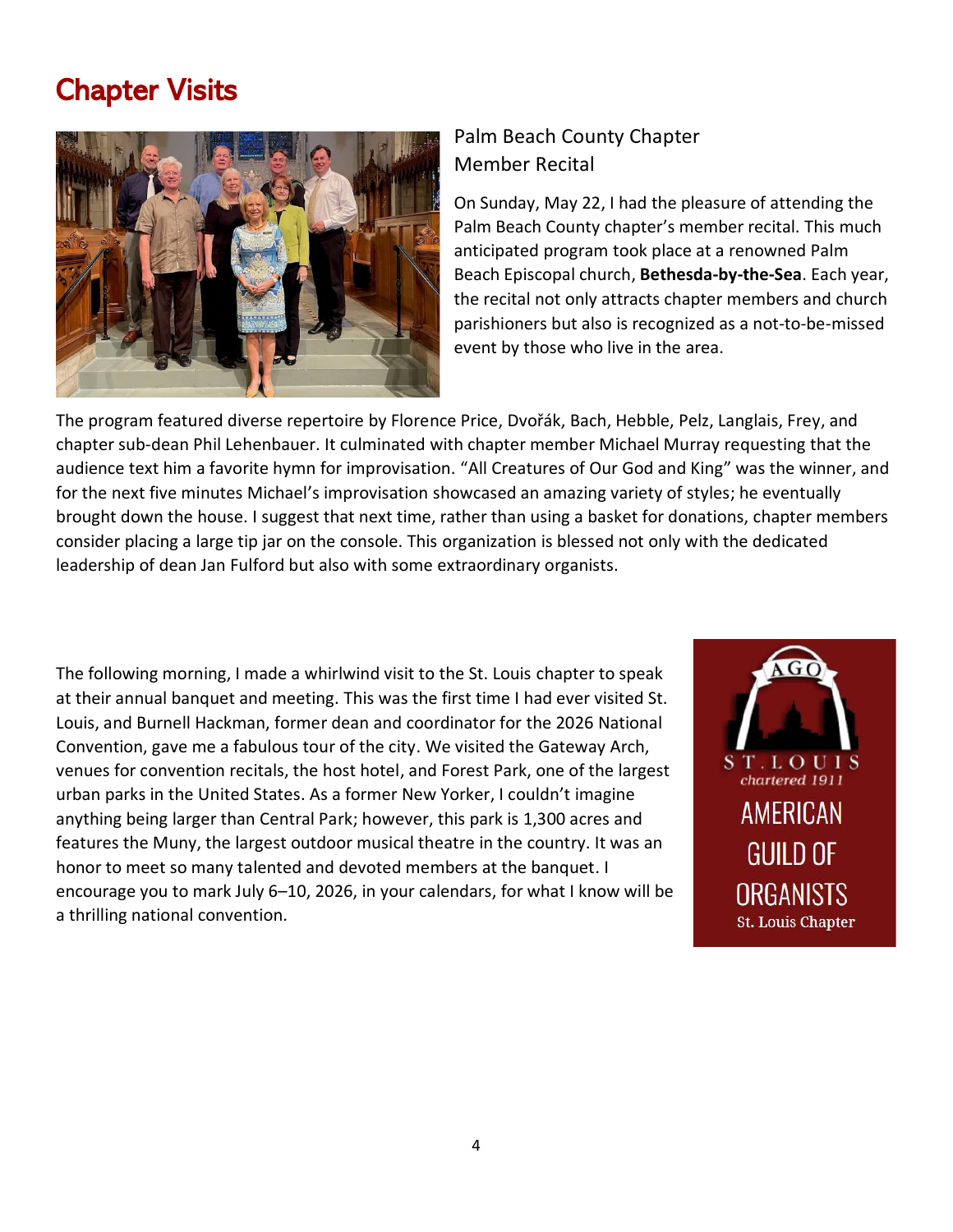

I want to thank Burnell Hackman for rolling out the red carpet, and St. Louis members for making me feel so welcome!

### Nassau Chapter Celebrates Its 90th Birthday



On Friday, May 13, Phylicia Ross, manager of member engagement and chapter development, visited the Nassau (N.Y.) chapter, to present them with a certificate honoring their 90th anniversary. Their celebration included a special recital by Peter Richard Conte, Wanamaker Grand Court Organist and a Nassau native. Congratulations to the Nassau chapter—here's to another wonderful 90 years!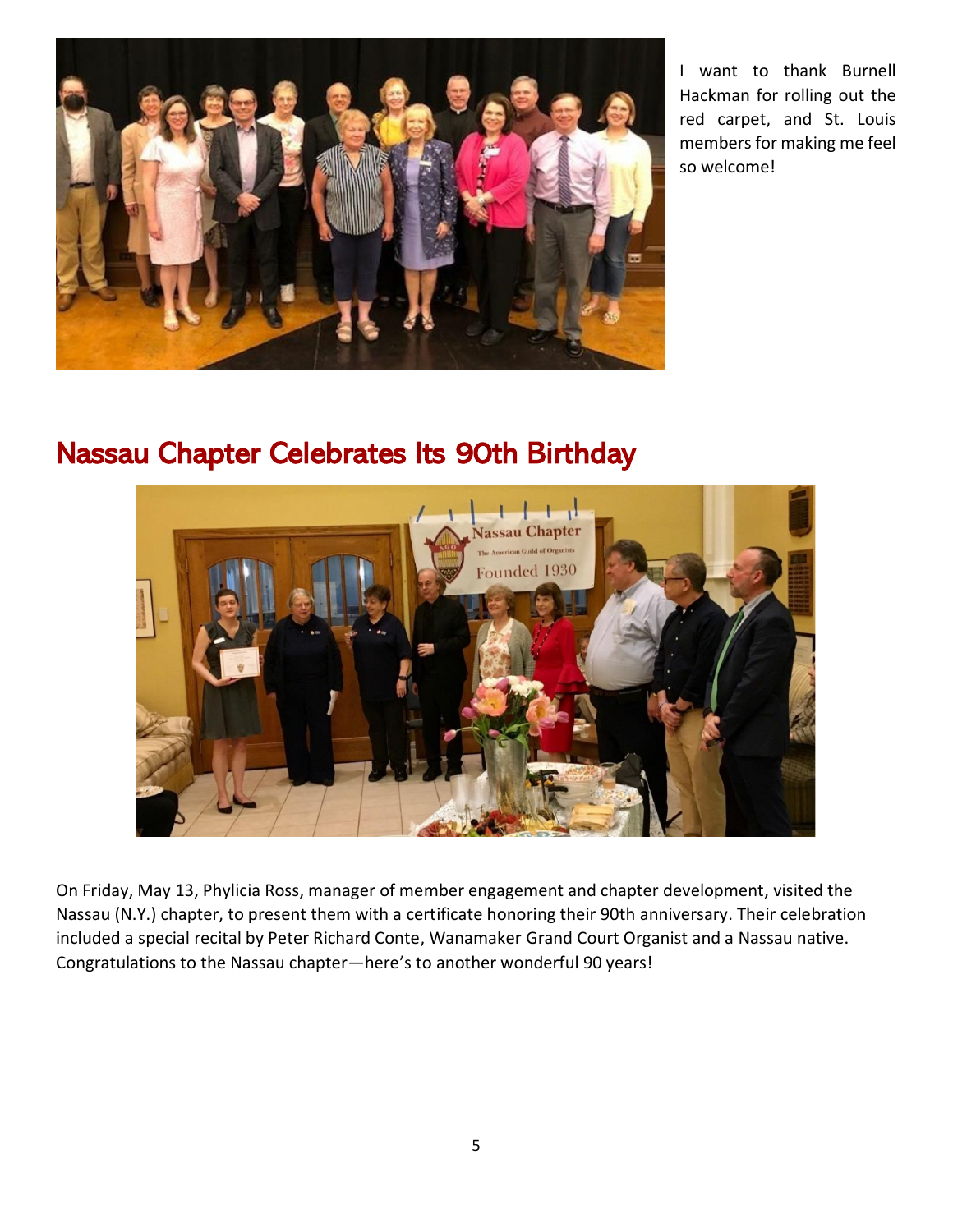

## Programs in a Box

Each month, we will be providing you with ideas, tools, and resources that you can use for a monthly chapter program. We welcome suggestions for future programs in a box!

Host a chapter watch party on Zoom. The AGO's Committee on Career Development and Support recently presented an outstanding webinar that received wonderful member feedback. **Know Your Skill Set: Job Searches and Job Descriptions** discussed how to read between the lines of job descriptions, to fully understand and be prepared for your interview. It discussed calculating your weekly hours and identifying specific skills outlined in the job description that you should highlight in your cover letter. It's a remarkable webinar that will prompt lively discussions among your members. You can view the recording [here](https://www.youtube.com/watch?v=sZn4tJGczs4&t=8s) and download the **Employing Musicians in Religious Institutions** handbook [here.](https://www.agohq.org/wp-content/uploads/2021/03/AGO_Employment_Handbook_2ndPrinting_FNL_online.pdf)

# Southern Illinois Chapter Partners with the Southern Illinois University Music Festival

Congratulations to the Southern Illinois chapter for its collaboration with the Southern Illinois University Music Festival, which took place on June 7 at Shryock Auditorium and featured Michael Hey in concert. Over 100 people attended the program. The chapter's great PR efforts prompted a local TV station, KFVS, to schedule a live interview with Hey.

<https://www.kfvs12.com/2022/06/06/st-patricks-cathedral-organist-perform-siuc/>



# Portland (Oreg.) Chapter Programming in the Time of COVID— Take 2

By Susan R. Werner Reiser, Dean

The COVID-19 pandemic initiated a wave of changes to churches and music organizations that we had not expected and were unprepared to address. In March 2020, as the virus spread, we thought this would be a short-term disruption in our worship practices, public concerts, and recitals. As the number of cases grew, it became apparent that we had no idea how long this would last or when a vaccine would become available.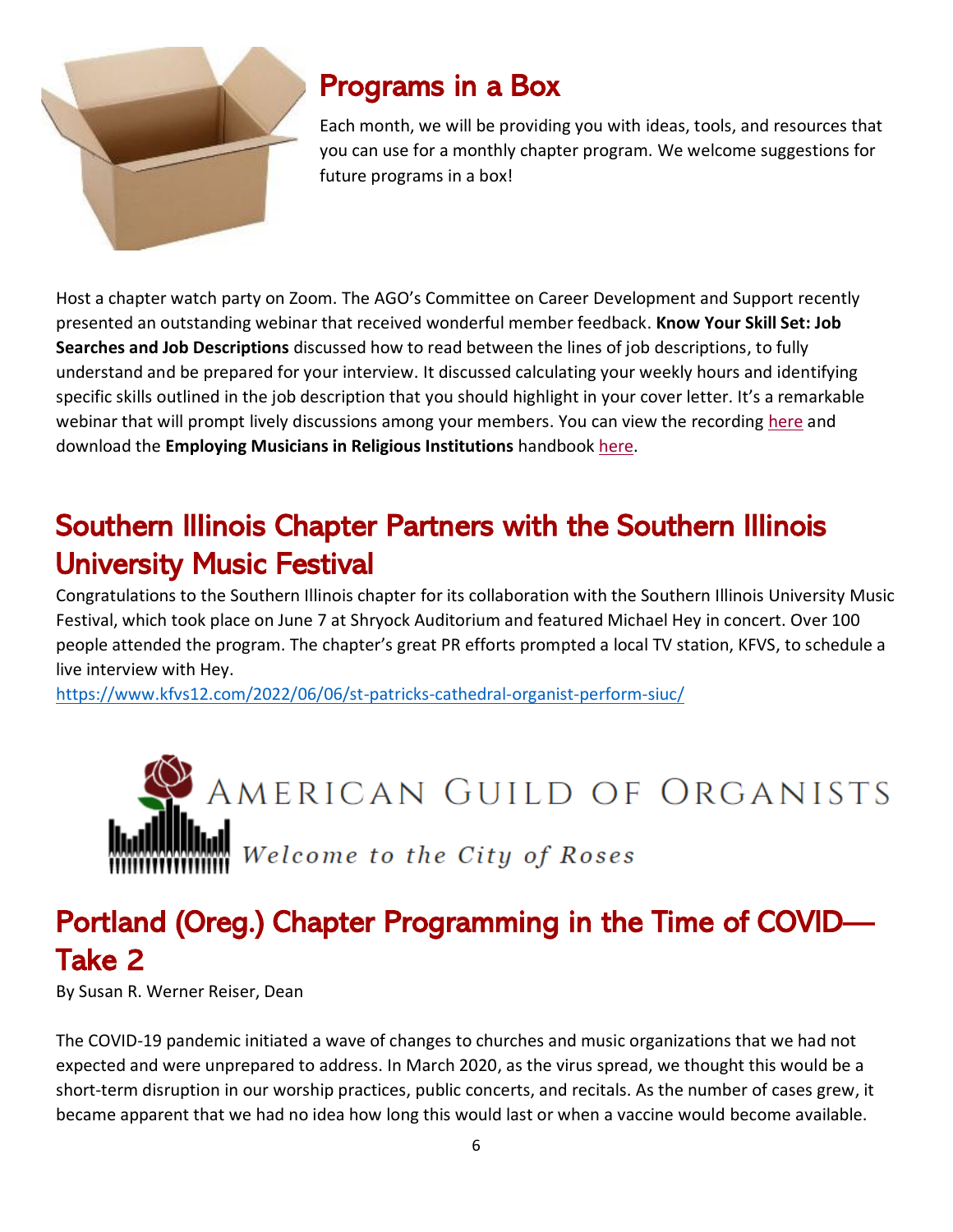This had us looking for ways to replace in-person musical events. We had to cancel our annual Bach-a-thon, a live three-hour event that was the main fundraiser for our Organ Lessons Scholarship. When the virus showed no signs of waning, we also had to cancel our April and May programming due to the closure of our churches. We ended our 2019–20 program year with a whimper.

I was elected sub-dean in June and was handed the programming that had been planned for the 2020–21 season from the outgoing sub-dean. In July, I concluded that we would never be able to do any of the fall programming in the original plan without modifications. The PAGO board typically does not meet in June and July, but I asked the dean, Walter Krueger, if we could meet to discuss our programming for the fall. That meeting was key to identifying how we could produce a virtual program year for chapter members. This brainstorming event provided ideas for prerecorded programs that we could produce if the pandemic continued. We were truly fortunate that the churches our board members serve had invested in equipment that enabled them to livestream and prerecord worship. In addition, our webmaster/media board member was knowledgeable and experienced in video and audio recording.

Working in small groups, we created a program year that was prerecorded for the most part. The programming started slowly, but we were able to produce six recorded events. We sent information to members of the chapter about other online programs, as well as what we found on the national AGO website. We moved our "Last Tuesday Luncheons" to Zoom, which enabled members who live farther away to participate in the previously in-person lunches held at a local restaurant.

The 2020–21 program year provided the following:

- A prerecorded opening service and installation of officers.
- A two-part prerecorded program on Hauptwerk organs. The first part, broadcast in January 2021, was "Hauptwerk 101," with videos prepared by two members of the chapter on how they built or were building their home Hauptwerk organs. The second installment was broadcast in February and highlighted larger, more extensive Hauptwerk organs owned by chapter members. It included musical examples of the organs that they had uploaded to their systems.
- March was our first three-hour prerecorded Bach-a-thon. Members of the chapter and their friends were invited to choose a piece to record, and the response was outstanding. We had organ pieces, piano pieces, organ and instruments, vocalists, and instrumentalists. Recordings were done on home, church, pipe, electronic, and Hauptwerk organs. Players were students, a number of whom were recipients of our Organ Lessons Scholarship, as well as others who live outside the Portland metropolitan area. The outreach of this program was so extensive that we raised double the money for the scholarship fund than what we previously collected. This program is now on our YouTube channel and has 567 views.
- April featured a program on the history of the E.M. Skinner Organ, Opus 265. The instrument was built in 1916 for the Portland Civic Auditorium, later installed in the Alpenrose Dairy Opera House, and sold to a church in Wisconsin after the dairy closed.
- Our first ever prerecorded member's recital, "Comfort and Joy," was broadcast in May 2022. It featured member recordings on instruments of their choice and highlighted student recipients of our Organ Lessons Scholarship.